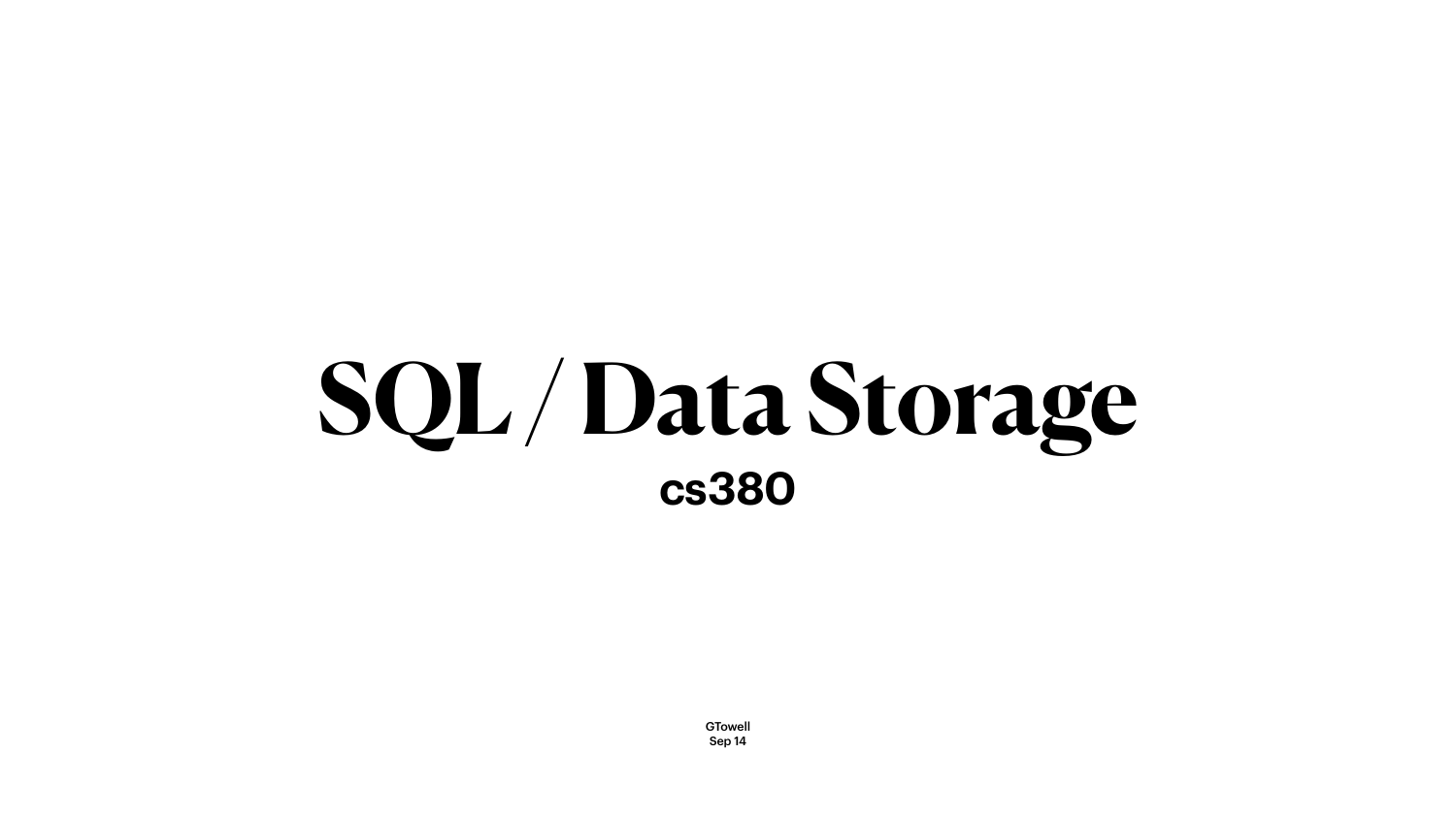## **Data types**

- in SQL standard:
	- char(n)
	- varchar(n)
	- int
	- smallint
	- numeric(p,d)
	- real
	- double precision
	- float(n)

| <b>Name</b> | <b>Aliases</b> | <b>Description</b>                           |  |
|-------------|----------------|----------------------------------------------|--|
| bigserial   | serial8        | autoincrementing eight-byte integer          |  |
| box         |                | rectangular box on a plane                   |  |
| bytea       |                | binary data ("byte array")                   |  |
| cidr        |                | <b>IPv4 or IPv6 network address</b>          |  |
| circle      |                | circle on a plane                            |  |
| inet        |                | <b>IPv4 or IPv6 host address</b>             |  |
| json        |                | <b>textual JSON data</b>                     |  |
| jsonb       |                | <b>binary JSON data, decomposed</b>          |  |
| line        |                | infinite line on a plane                     |  |
| <b>lseg</b> |                | line segment on a plane                      |  |
| macaddr     |                | <b>MAC (Media Access Control)</b><br>address |  |
| money       |                | <b>currency amount</b>                       |  |
| path        |                | geometric path on a plane                    |  |

### In PostgreSQL (not in standard)

bigint, bit, bit varying, boolean, char, character varying, character, varchar, date, double precision, integer, interval, numeric, decimal, real, smallint, time (with or without time zone), timestamp (with or without time zone), xml.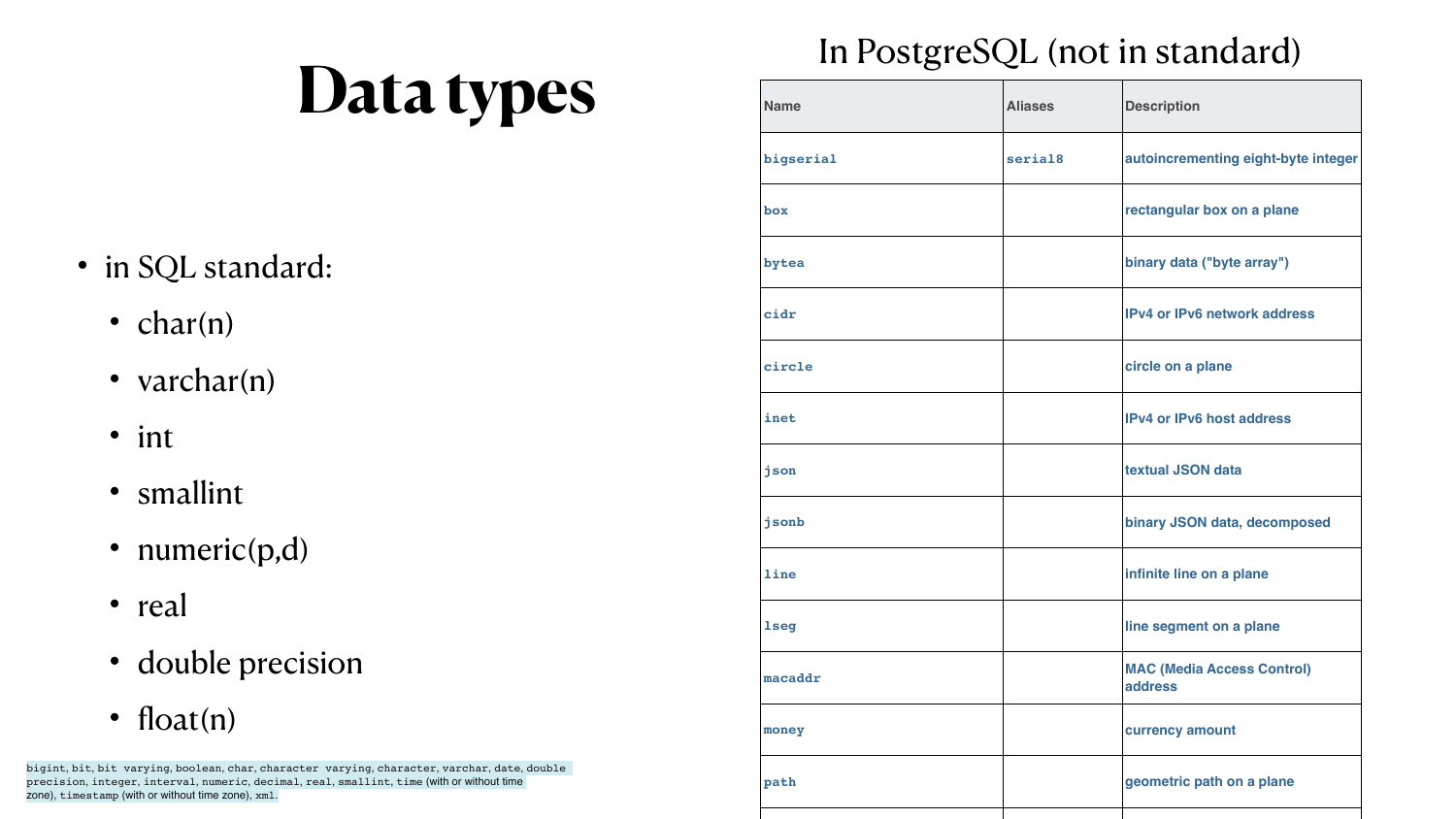

- Every data type can have a value or null
	- ie no data

 $\bullet$ 

• Monday will include a lot of discussion of handling null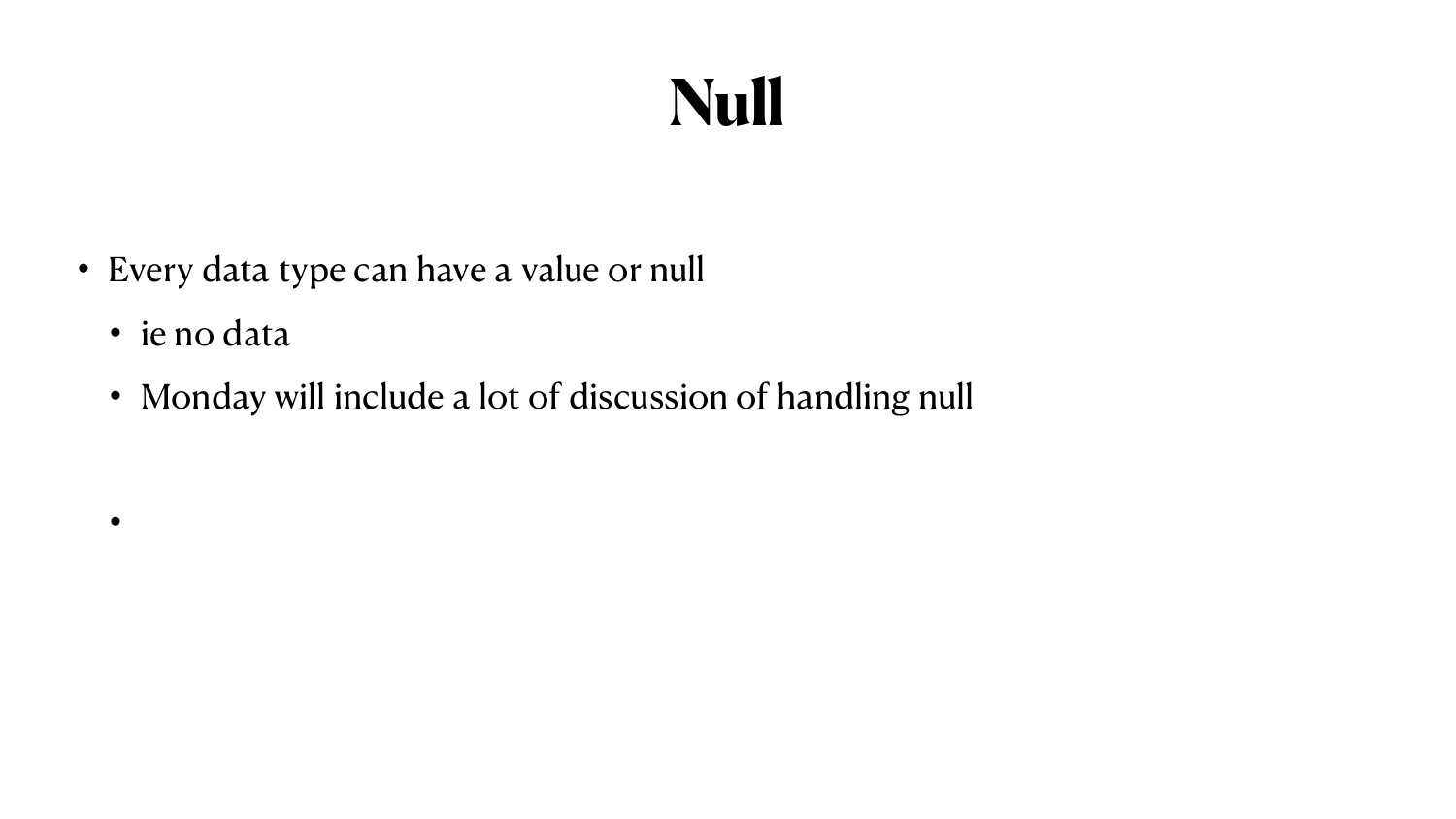### **Select — the primary SML in SQL**

- General form:
	- SELECT … ;
	- SQL is NOT case sensitive with respect to things in the language
		- SELECT, select, Select are all the same
	- ; is the ONLY command terminator
		- multiple lines are fine
		- whitespace is not significant
- Examples:
	- select 'abc';
	- select  $5=5$ ;
	- select true;
	- select  $7=abc$ ; error tries to compare integer and string, and cannot conver 'abc' to integer